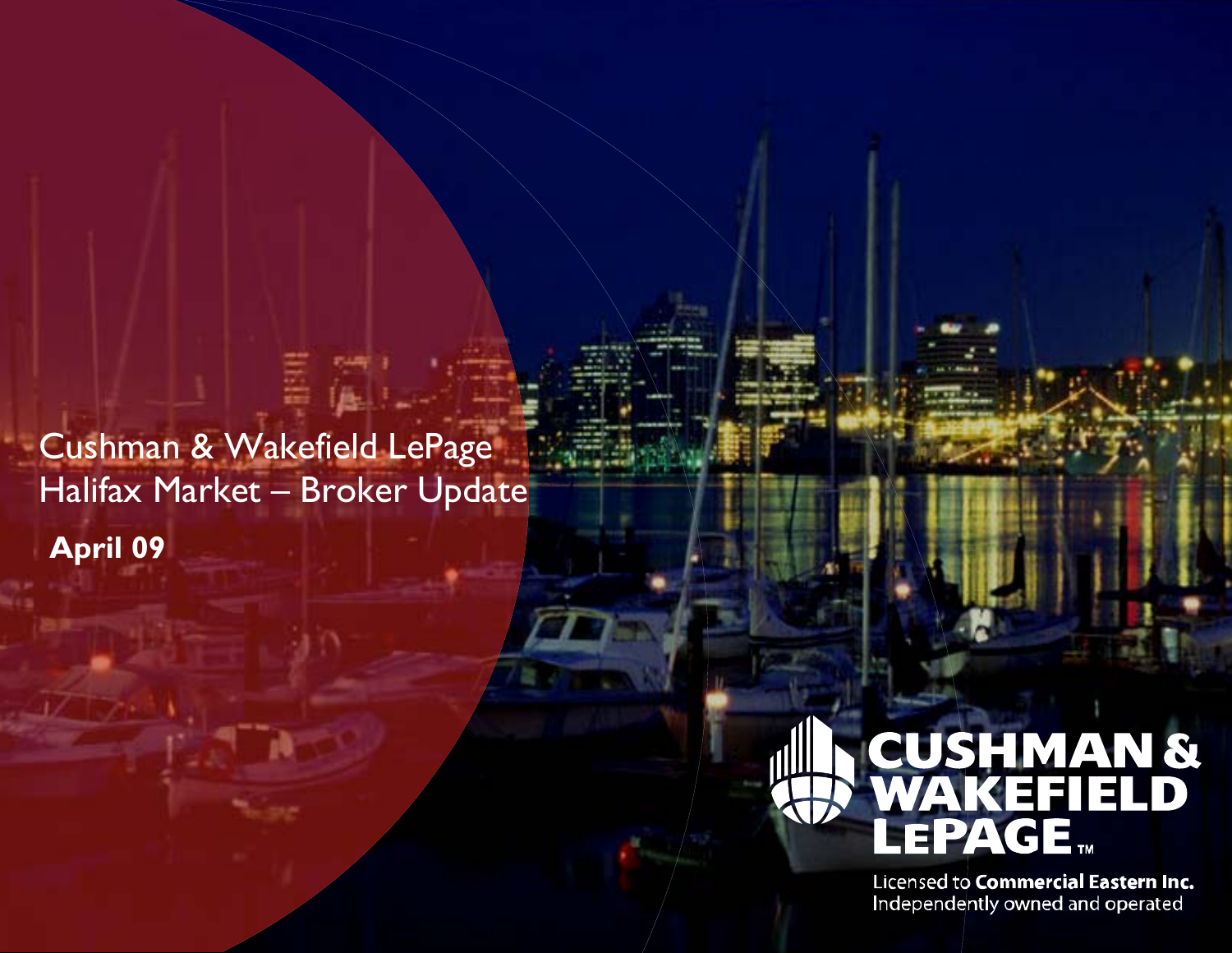

## **OFFICE - April 09**

Licensed to Commercial Eastern Inc. Independently owned and operated

**Bill MacAvoy**  902.425.1872 bmacavoy@cweast.com

**Darlene Bennett**902.425.5887 dbennett@cweast.com

**Mike Brown**902.482.1767 mbrown@cweast.com

**Steven Dexter**902.425.0377 sdexter@cweast.com

**Jamie Ferguson** 902.425.4009 jferguson@cweast.com

**Tom Gerard**902.425.1303 tgerard@cweast.com

**Mat Houston**902.425.8446 mhouston@cweast.com

**Brian Woods**902.482.2999 bwoods@cweast.com

### **902.425.1444**

**www.cweast.com**

1809 Barrington St., Suite 802 Halifax, NS B3J 3K8 Licensed to **Commercial Eastern Inc**. Independently owned and operated

| <b>Address</b>                                            | Sq. Ft.                          | <b>Price</b>                      | <b>Details</b>                                                                                 | Agent                               |
|-----------------------------------------------------------|----------------------------------|-----------------------------------|------------------------------------------------------------------------------------------------|-------------------------------------|
| 1959 Upper Water<br><b>HALIFAX - SUBLEASE</b>             | 19,355 sq. ft.                   | Call for Details                  | Can be subdivided                                                                              | Darlene Bennett                     |
| 1601 Lower Water Street<br><b>HALIFAX - SUBLEASE</b>      | 7,000-10,000 sq. ft.             | Call for Details                  | 3-4 Offices, boardroom, meeting room, open areas,<br>Workstations & furniture may be available | Darlene Bennett                     |
| 7 Mellor Street<br><b>CITY OF LAKES - SUBLEASE</b>        | 6760 sq. ft.                     | Call for Details                  | Leaseholds in place                                                                            | <b>Bill MacAvoy</b>                 |
| 2760-64 Robie Street<br><b>HALIFAX</b>                    | Up to 5,000 sq. ft.              | \$10.00 Net                       | Second Floor Office Space                                                                      | Tom Gerard, Mike Brown, Mat Houston |
| 77 Chain Lake Drive<br><b>BAYERS LAKE</b>                 | 4,610 sq. ft.                    | \$14.00 Net                       | Lots of Free Parking                                                                           | <b>Brian Woods</b>                  |
| 2178-80 Gottigen Street<br><b>HALIFAX</b>                 | 3,050 sq. ft. &<br>1,800 sq. ft. | $$14.00$ Gross<br>Elec. not incl. | <b>Ground Floor Retail/Office</b>                                                              | Tom Gerard, Mike Brown, Mat Houston |
| 1378 Bedford Highway<br><b>BEDFORD</b>                    | 2,500/1,500 sq. ft.              | \$12.00 Net                       | Office/Retail                                                                                  | Jamie Ferguson                      |
| 1809 Barrington (CIBC Tower)<br><b>HALIFAX - SUBLEASE</b> | 2,993 sq. ft.                    | Call for Details                  | 7 Offices, Boardroom & Kitchen/Service Area                                                    | Darlene Bennett                     |
| 2334 Longard Plaza<br><b>HALIFAX</b>                      | 2,700 sq. ft.                    | \$18.00 Gross                     | 10 Offices, Kitchen, Boardroom, Lots of Free Parking                                           | Tom Gerard, Mike Brown, Mat Houston |
| 273 Bedford Highway<br><b>ROCKINGHAM</b>                  | 2,700 sq. ft.                    | \$17.50 Net                       | Second Floor Office Space                                                                      | <b>Brian Woods</b>                  |
| 1969 Upper Water Street<br><b>HALIFAX - SUBLEASE</b>      | 1,979 sq. ft.                    | Call for Details                  | 20 <sup>th</sup> Floor, 3 Offices, Boardroom,<br>Leaseholds in Excellent Condition             | Darlene Bennett                     |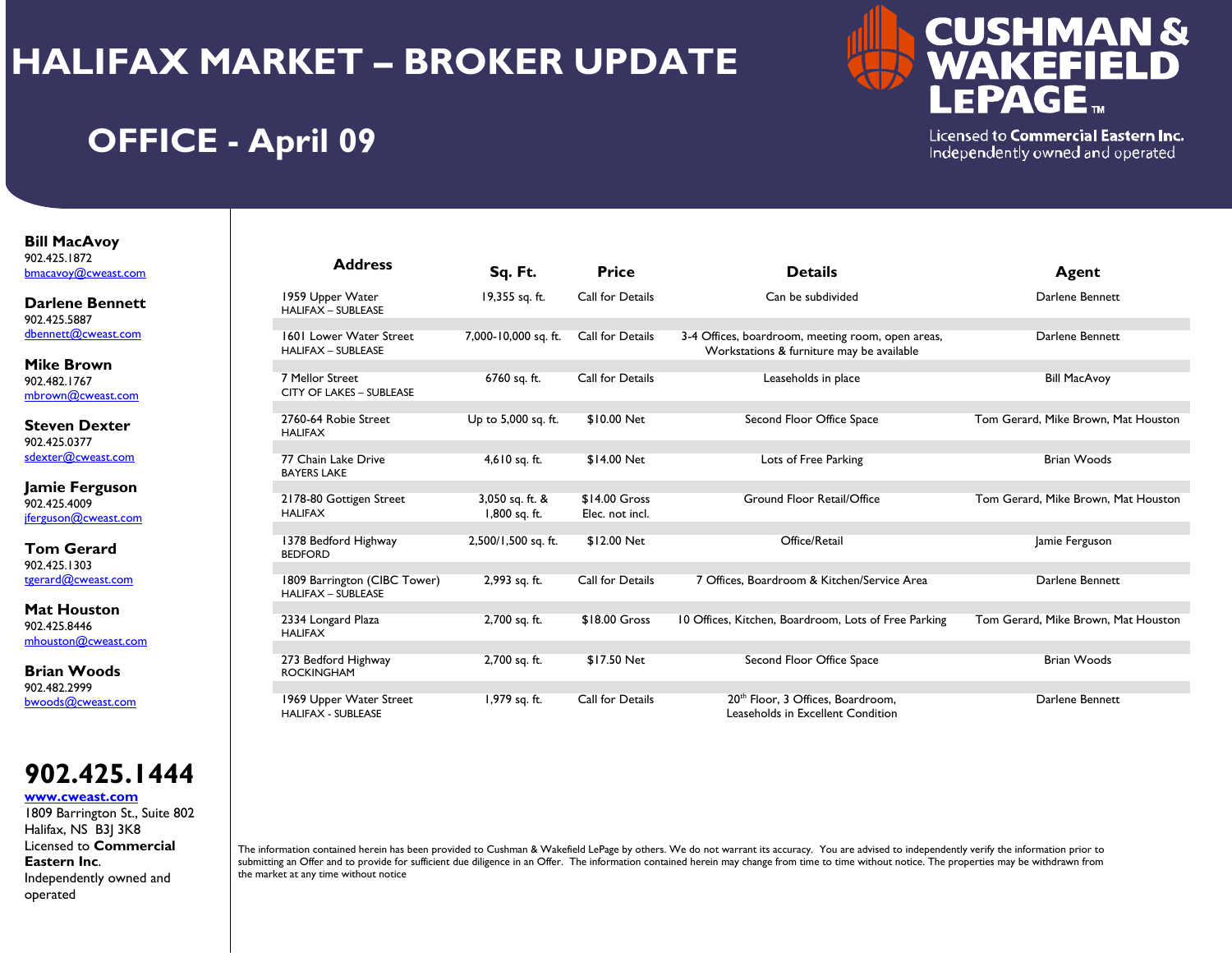## **INDUSTRIAL - April 09**



Licensed to Commercial Eastern Inc. Independently owned and operated

#### **Bill MacAvoy**  902.425.1872 bmacavoy@cweast.com

**Darlene Bennett**902.425.5887 dbennett@cweast.com

**Mike Brown**902.482.1767 mbrown@cweast.com

**Steven Dexter**902.425.0377 sdexter@cweast.com

**Jamie Ferguson** 902.425.4009 jferguson@cweast.com

**Tom Gerard**902.425.1303 tgerard@cweast.com

**Mat Houston**902.425.8446 mhouston@cweast.com

**Brian Woods**902.482.2999 bwoods@cweast.com



#### **www.cweast.com**

1809 Barrington St., Suite 802 Halifax, NS B3J 3K8 Licensed to **Commercial Eastern Inc**. Independently owned and operated

| <b>Address</b>                                     | Sq. Ft.                                        | <b>Price</b>                | <b>Details</b>                                         | <b>Agent</b>                         |
|----------------------------------------------------|------------------------------------------------|-----------------------------|--------------------------------------------------------|--------------------------------------|
| 2 Cook Road<br><b>BRIDGEWATER</b>                  | 44,750 sq. ft.                                 | \$1,250,000                 | Former ECI Medical Manufacturing Facility              | Tom, Gerard, Mike Brown, Mat Houston |
| 19 Fielding Ave<br><b>BURNSIDE - SUBLEASE</b>      | 18,133 sq. ft.                                 | \$6.25 Net                  | 20' Ceilings in Warehouse                              | Tom Gerard, Mike Brown, Mat Houston  |
| 187 Ketch Harbour Road<br><b>HALIFAX</b>           | 16,665 sq. ft./ 4.24<br>Acres                  | \$2,000,000                 | I Private Residence, 3 Commercial/Industrial Buildings | Tom Gerard, Mike Brown, Mat Houston  |
| 6370 Forrester Street<br><b>HALIFAX - SUBLEASE</b> | 10,258 sq. ft.                                 | \$4.50                      | Office/Warehouse                                       | Tom Gerard, Mike Brown, Mat Houston  |
| 391 Harold Whynot Road<br><b>BRIDGEWATER</b>       | 8,949 sq. ft.                                  | \$990,000                   | <b>Auto Dealership Property</b>                        | Tom Gerard, Mike Brown, Mat Houston  |
| 98 Parkway Drive<br><b>TRURO</b>                   | Bldg A: 5,600 sq. ft.<br>Bldg B: 1,300 sq. ft. | \$7.50 Net                  | Office/Warehouse with 12 Loading Doors                 | Darlene Bennett                      |
| 61 Raddall Ave<br><b>BURNSIDE</b>                  | 4,164 sq. ft.                                  | \$6.65 Net                  | Large Finished Office, I Bay                           | Jamie Ferguson                       |
| 793 Main Street<br><b>DARTMOUTH</b>                | 2,780 sq. f.t                                  | \$425,000                   | 2,000 sq. ft. Warehouse $+$ 780 sq. ft. home           | Tom Gerard, Mike Brown, Mat Houston  |
| 31 Raddall Ave<br><b>HALIFAX</b>                   | 2,565 sq. ft.                                  | \$7.00 Net                  | Industrial Flex, Grade Loading Door                    | Tom Gerard, Mike Brown, Mat Houston  |
| 107 Joseph Zatzman<br><b>BURNSIDE</b>              | 2,500 sq. ft.                                  | \$8.00 Net                  | 2000 sq. ft. Warehouse + 500 Office                    | Darlene Bennett                      |
| 23 Chambers Road<br><b>PARRSBORO</b>               | 2,400 sq. ft.                                  | \$10.00 Net<br>or \$250,000 | Grade Loading Door, 14' Warehouse Ceiling              | Darlene Bennett                      |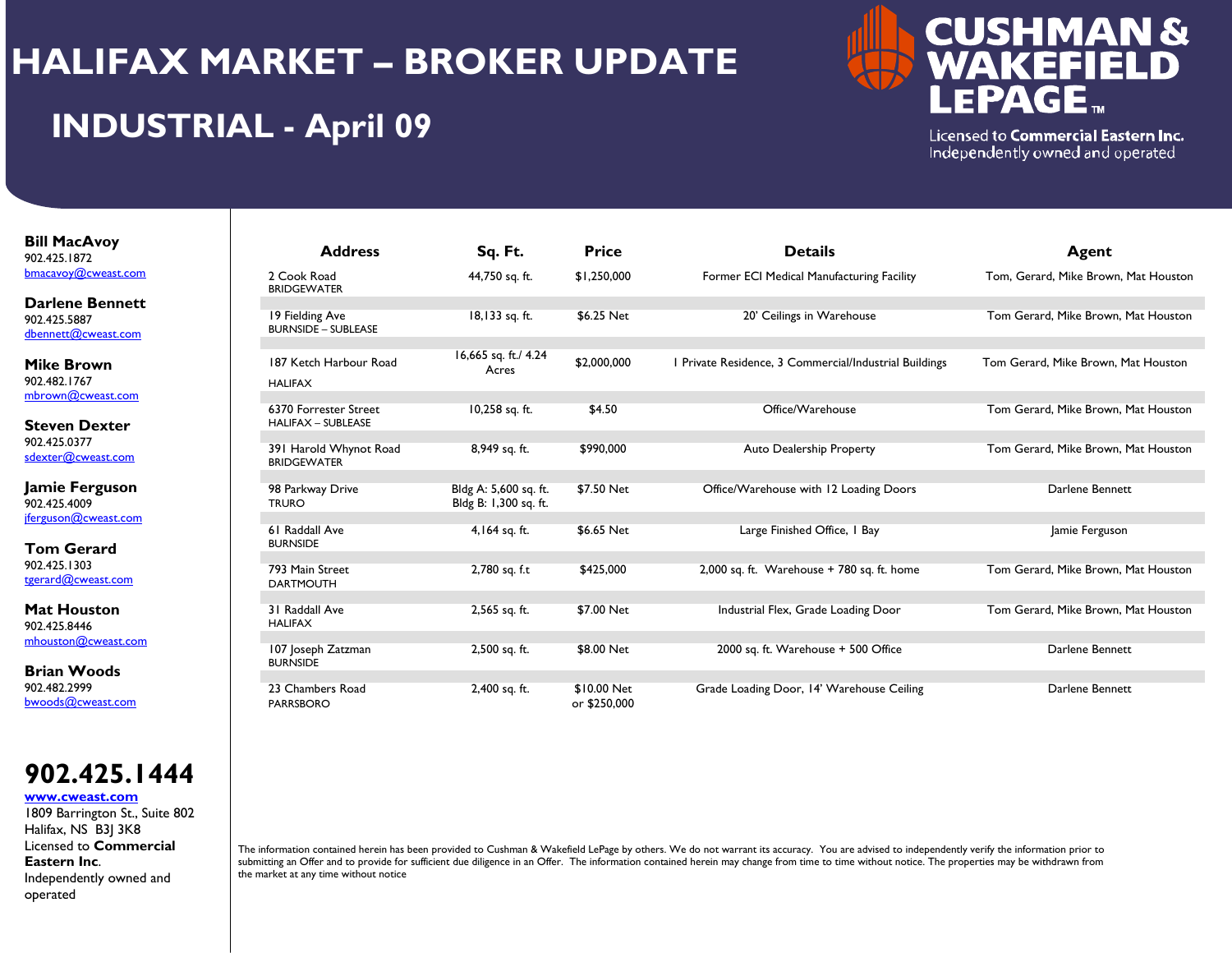

## **INVESTMENT - April 09**

Licensed to Commercial Eastern Inc. Independently owned and operated

#### **Bill MacAvoy**  902.425.1872 bmacavoy@cweast.com

**Darlene Bennett**902.425.5887 dbennett@cweast.com

**Mike Brown**902.482.1767 mbrown@cweast.com

**Steven Dexter**902.425.0377 sdexter@cweast.com

**Jamie Ferguson** 902.425.4009 jferguson@cweast.com

**Tom Gerard**902.425.1303 tgerard@cweast.com

**Mat Houston**902.425.8446 mhouston@cweast.com

**Brian Woods**902.482.2999 bwoods@cweast.com



#### **www.cweast.com**

1809 Barrington St., Suite 802 Halifax, NS B3J 3K8 Licensed to **Commercial Eastern Inc**. Independently owned and operated

| <b>Address</b>                               | Sq. Ft.                      | <b>Price</b> | <b>Details</b>                                                  | Agent                               |
|----------------------------------------------|------------------------------|--------------|-----------------------------------------------------------------|-------------------------------------|
| 306-322 Jennifer Street<br>SUMMERSIDE, PEI   | 48 Unit Apartment            | \$2,520,000  | $4 \times 12$ Unit Walk-Up                                      | Tom Gerard, Mike Brown, Mat Houston |
| 6 Ford Street<br><b>HALIFAX</b>              | 43 Unit Apartment            | \$2,475,000  | 4 Storey, Elevatored Building with 43 Units                     | Tom Gerard, Mike Brown, Mat Houston |
| 264 Herring Cover Road<br><b>HALIFAX</b>     | 43,000 sq. ft.               | \$2,200,000  | Office/Industrial                                               | Jamie Ferguson                      |
| 420 & 432 Jubilee Road<br><b>BRIDGEWATER</b> | 1 x 24 Unit Apt Bldg         | \$2,150,000  | 3 Storey Wood Frame Walk-Up                                     | Tom Gerard, Mike Brown, Mat Houston |
| 10 Blomidon Street<br><b>WOLFVILLE</b>       | 20 Unit Townhouse            | \$1,370,000  | 3 Level Units w/ Balconies & Large Walk-out<br><b>Basements</b> | Tom Gerard, Mike Brown, Mat Houston |
| 1594 Truro Road<br><b>HILDEN</b>             | 24 Unit Apartment            | \$1,275,000  | Close to Hilden Elementary                                      | Tom Gerard, Mike Brown, Mat Houston |
| 149 Main Street<br><b>LIVERPOOL</b>          | 11,554 sq. ft.               | \$650,000    | 17 Residential Units, 2 Ground Flr Commercial Units             | Tom Gerard, Mike Brown, Mat Houston |
| 11-30 Douglas Drive<br><b>SPRINGHILL</b>     | 20 Unit Townhouse<br>Complex | \$609,000    | Units Incl. Front & Back Veranda w/ Storage                     | Tom Gerard, Mike Brown, Mat Houston |
| 69 Farrell Street<br><b>DARTMOUTH</b>        | 14 x 1 Bedroom Apt           | \$479,000    | 3 Storey Walk-Up in Dartmouth North                             | Tom Gerard, Mike Brown, Mat Houston |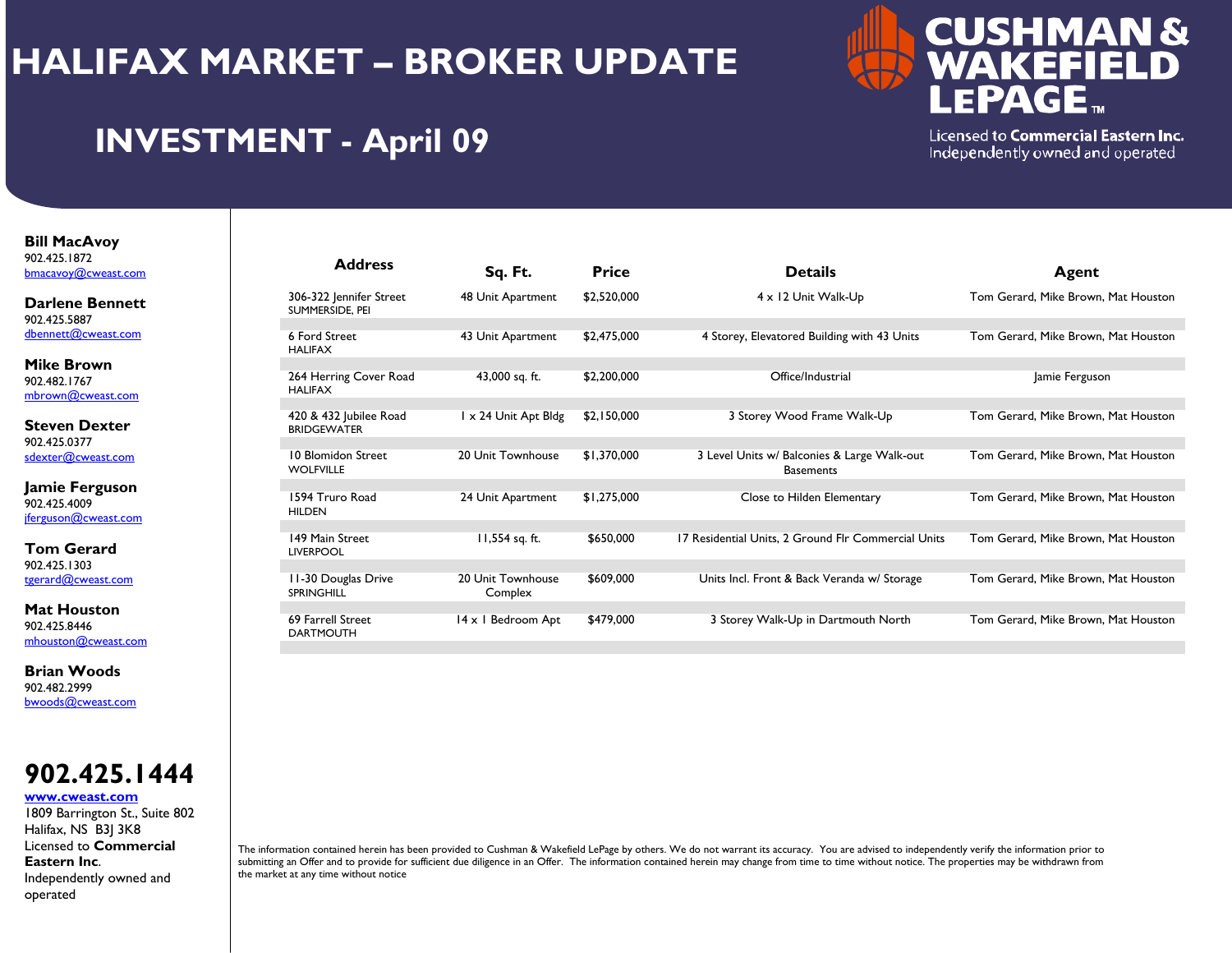

## **COMMERCIAL/RETAIL - April 09**

Licensed to Commercial Eastern Inc. Independently owned and operated

**Bill MacAvoy**  902.425.1872 bmacavoy@cweast.com

**Darlene Bennett**902.425.5887 dbennett@cweast.com

**Mike Brown**902.482.1767 mbrown@cweast.com

**Steven Dexter**902.425.0377 sdexter@cweast.com

**Jamie Ferguson** 902.425.4009 jferguson@cweast.com

**Tom Gerard**902.425.1303 tgerard@cweast.com

**Mat Houston**902.425.8446 mhouston@cweast.com

**Brian Woods**902.482.2999 bwoods@cweast.com

**902.425.1444**

#### **www.cweast.com**

1809 Barrington St., Suite 802 Halifax, NS B3J 3K8 Licensed to **Commercial Eastern Inc**. Independently owned and operated

| <b>Address</b>                                        | Sq. Ft.                          | <b>Price</b>                | <b>Details</b>                                | Agent                               |
|-------------------------------------------------------|----------------------------------|-----------------------------|-----------------------------------------------|-------------------------------------|
| St. Margaret's Square<br><b>UPPER TANTALLON</b>       | 1,200 - 30,000 sq. ft.           | \$20.00 Net                 | <b>Community Commercial Centre</b>            | <b>Brian Woods</b>                  |
| 445 Sackville Drive<br><b>LOWER SACKVILLE</b>         | 4,000 sq. ft.                    | \$18.00<br>semi-gross       | Commercial/Retail/Office                      | Tom Gerard, Mike Brown, Mat Houston |
| 3600 Kempt Road<br><b>HALIFAX</b>                     | 1,475 sq. ft.<br>& 2,900 sq. ft. | \$10.00 Net                 | 2 Storey Oddice/Retail, Many Suites Available | Tom Gerard, Mike Brown, Mat Houston |
| 332 Willow Street<br><b>TRURO</b>                     | 2,548 sq. ft.<br>& 1,511 sq. ft. | \$17.00 net<br>\$15.00 Net  | Commercial/Retail/Office                      | Tom Gerard, Mike Brown, Mat Houston |
| 568 Prince Street<br><b>TRURO</b>                     | 1,850 sq. ft.                    | \$16.00 Gross               | <b>Ground Floor Commercial</b>                | Tom Gerard, Mike Brown, Mat Houston |
| Target Plaza, 622 Sackville Drive<br><b>SACKVILLE</b> | 1,800 sq. ft.                    | \$1.500/month<br>Semi-Gross | <b>Retail Plaza</b>                           | <b>Brian Woods</b>                  |
| 3260 Barrington Street<br><b>HALIFAX</b>              | 1,700 sq. ft.                    | \$16.00 Net                 | High Traffic Area, 14 ft. Ceilings            | <b>Brian Woods</b>                  |
| 6080 Quinpool Road<br><b>HALIFAX</b>                  | 1,700 sq. ft.                    | \$2.500/month               | <b>Ground Floor Commercial</b>                | Jamie Ferguson                      |
| 5288 St. Margaret's Bay Road<br><b>TANTALLON</b>      | 900 sq. ft.                      | \$21.00 Net                 | Ground Level Retail/Commercial                | Tom Gerard, Mike Brown, Mat Houston |
| Barrington Place (Sublet)<br><b>HALIFAX</b>           | 892 sq. ft.                      | \$10.00 Net                 | Retail                                        | Jamie Ferguson                      |